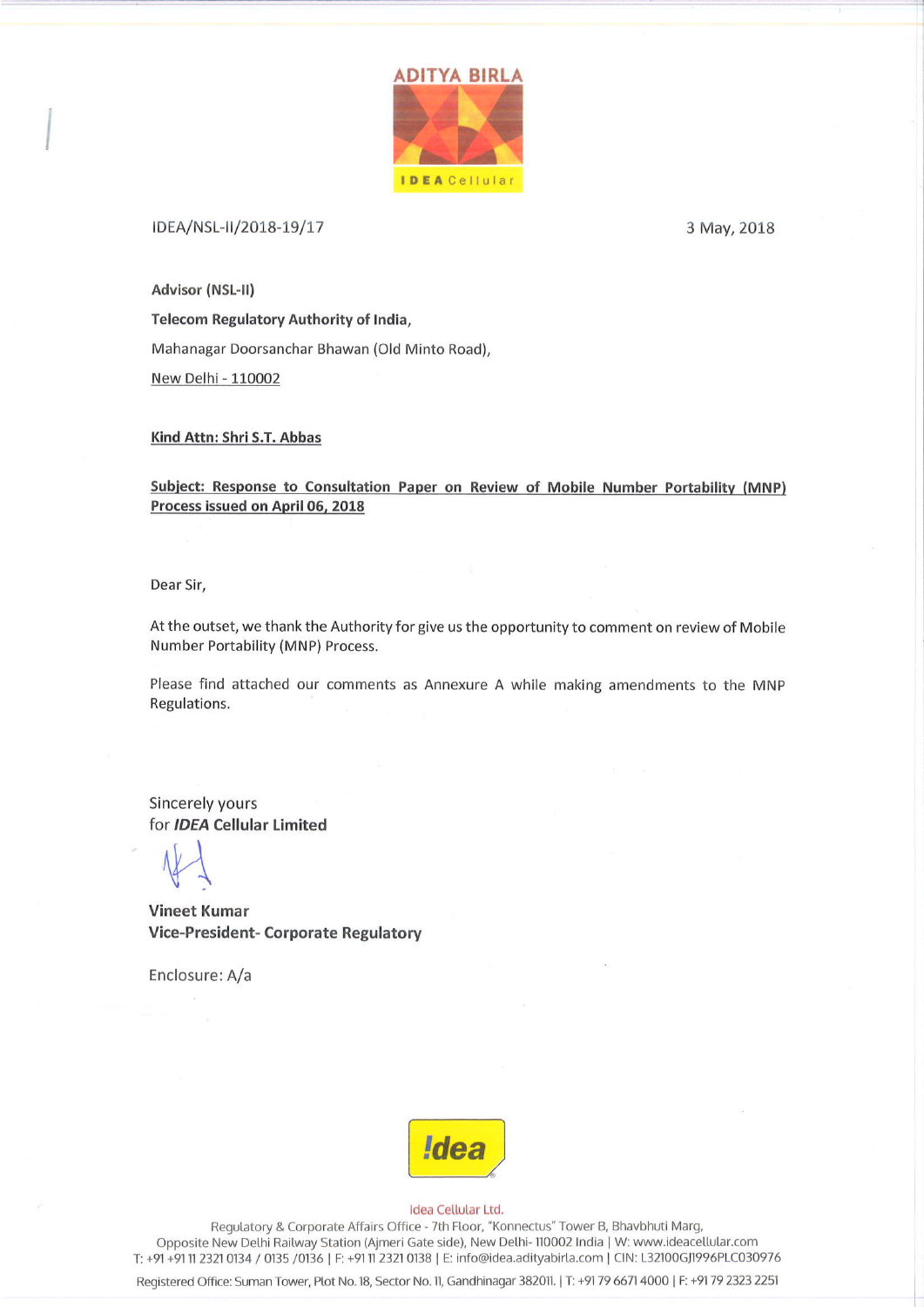# **ANNEXURE A**

## **Idea Cellular response to TRAI Consultation paper on Review of Mobile Number Portability (MNP) Process' issued on April 06, 2018**

**Our Query wise response is as under:**

**Q1. Would it be appropriate that MNPSP be assigned the task of generating and communicating the Unique Porting Code (UPC) to the subscriber intending to port his mobile number as proposed in the consultation paper?**

#### **Idea Submission:**

At the outset, it is submitted that the current Licensing Regime envisages direct contact with customers through the medium of Access Service Providers only. We are not clear whether the licensing conditions of MNP service provider allows them to take upon themselves the generation of UPC. We thus submit that any regulatory practice needs to be in alignment to the obligations cast upon the various categories of service providers / authorizations to be able to best serve the interests of telecom service providers, consumers and the Indian Telecom Industry**.** 

Further, we would urge the Authority to keep in consideration the following points:

- a. TSPs including Idea Cellular Ltd. have already invested substantial capital in building the network & IT ecosystem to process UPC generation requests and does not see any issues in UPC generation process as of now. Just to state some numbers, Idea Cellular Ltd. has processed 1.67 Mn, 1.50 Mn & 1.52 Mn UPC requests for the month of Jan-18, Feb-18 & Mar-18 respectively.
- b. We have also gauged the average time taken for UPC generation and concluded that UPC is generated in ~7 seconds.
- c. It is submitted that the technical reasons mentioned by TRAI as responsible for the delay in generation/delivery of the UPC in certain cases can also be equally true for the systems of the MNPSPs and hence the same cannot be a justifiable reason to shift the onus of UPC generation from TSP to MNPSP.
- d. Thus we submit that the generation of the UPC should continue to remain with the operators and any aberration for non-generation should be dealt with on case-to-case basis.
- e. Also, TSPs should not be asked to compensate or bear the cost of adopting this process of UPC generation by the MNPSPs. This cost should also not be recovered through the per port transaction charge.

**Q2. If you agree to assign the task of UPC generation to MNPSPs, whether the revised process outlined in the consultation paper is appropriate to address the relevant issues being faced in the existing MNP process?**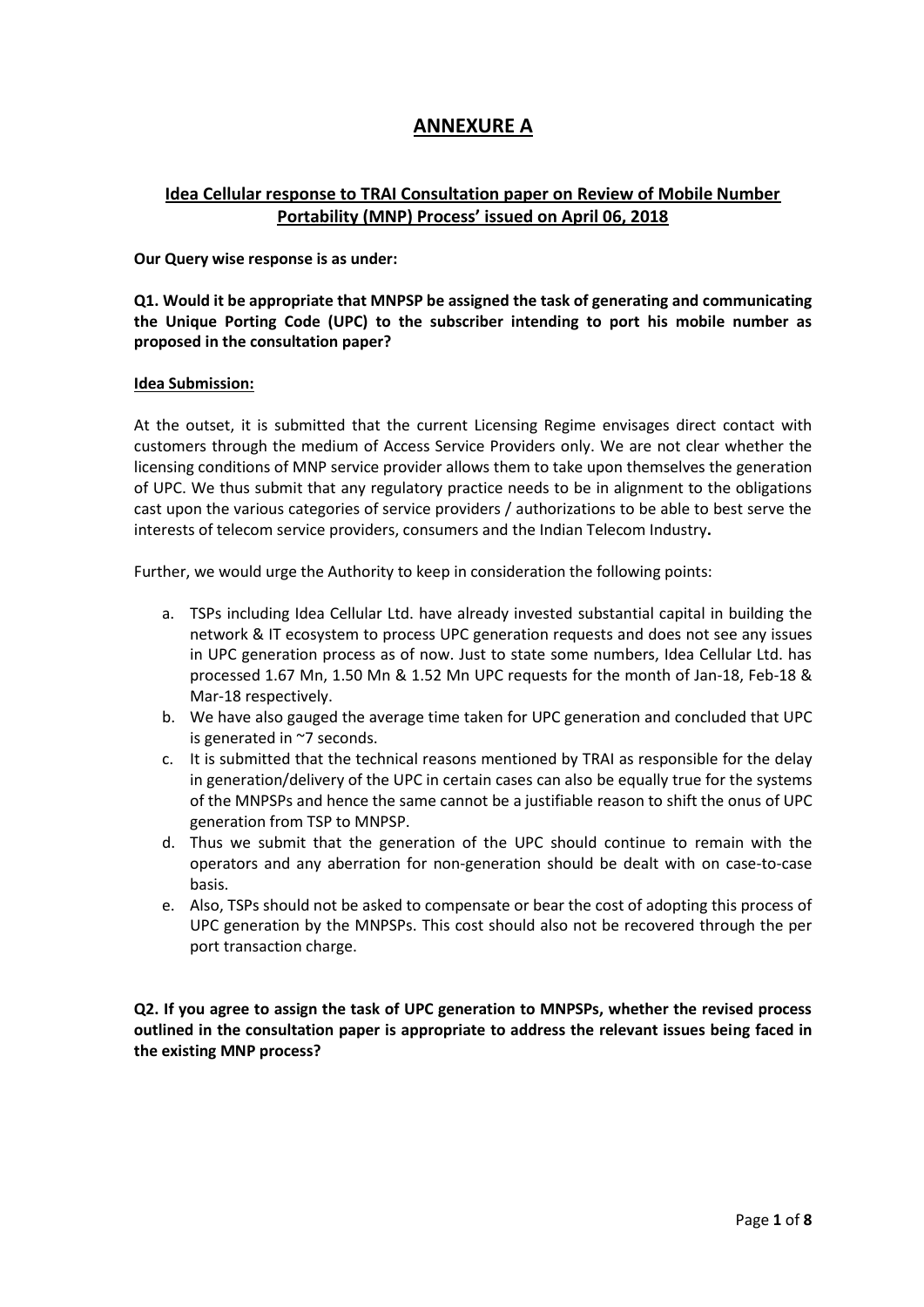#### **Idea Submission:**

- 1. As rightly anticipated, we believe there shall be hindrances in this approach which are:
	- a. Handling such voluminous transactions on real-time basis, shall be difficult for MNPSP with the existing infrastructure.
	- b. As we all know that no systems are infallible, there are some chances of failures For E.g. If there is no response of query by MNPSP and the UPC is generated (for corporate number), it may not have 'C' prefix, then all those request shall be rejected which is not in the spirit of MNP regulation.
	- c. Building real-time query which needs to dip into production database for validation on each UPC generation request will bring significant load on the existing infrastructure of TSPs.
- 2. We thus suggest that the existing process of UPC generation by Donor Operator should continue as is.
- 3. Whatever issues have been observed are purely due to operator surrendering their license or suspending their services, otherwise in our experience there have been no major issues in UPC generation.

### **Q3. Do you suggest any other methodology which can address the issues being faced in the existing MNP process? Elaborate your answer.**

#### **Idea Submission:**

We will recommend any of the following options to address the issue:

a. TRAI should do a joint audit of UPC generation on test or random numbers at periodic intervals (quarterly or month) to bring more transparency in the process of UPC generation.

OR

b. While it is difficult to track UPC request date & time and correlate with UPC send date & time, we can try and build report for a day or two every quarter and share the same with Authority to bring transparency in the process of UPC generation.

### **Q4. How can KYC information available with DO be verified during the MNP process to avoid fraudulent porting? Please elaborate**.

#### **Idea Submission:**

Idea Cellular feels that verification of KYC is extremely important and sensitive activity. We have not faced any major issue of fraudulent porting except for the instance of a specific operator in the recent past and thus strongly feel that KYC activity needs to continue the way it is at present.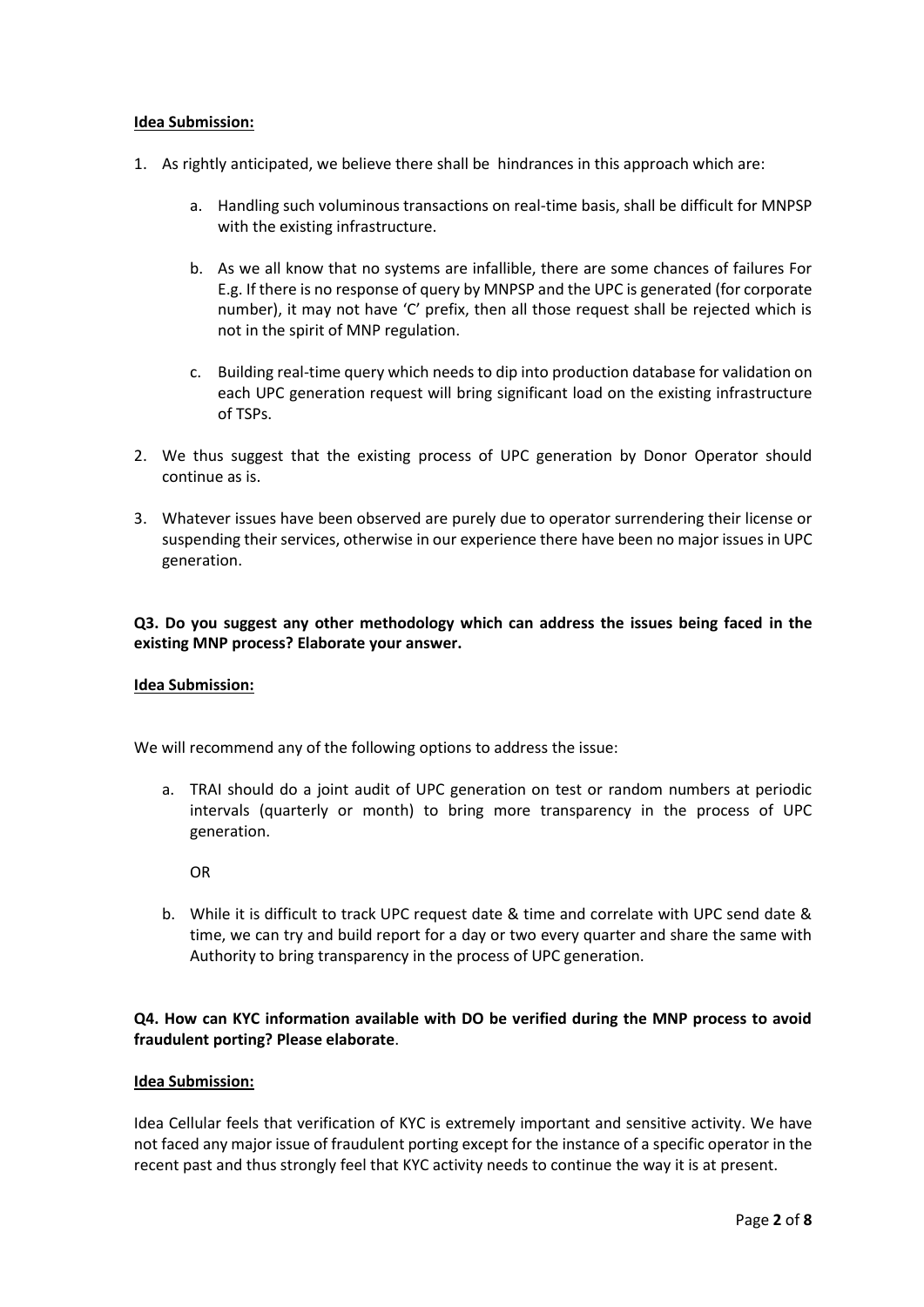The reason of generating UPC was to authenticate the number and thereby user and this activity should continue the way it is at present. Even otherwise, the customer KYC is confidential information and no information can be shared with any other operator even as per license conditions.

### **Q5. What are the challenges in implementing the proposed MNP processes / framework on the part of stakeholders' viz. TSP (as DO and RO) and MNPSP? Elaborate your answer.**

#### **Idea Submission:**

Kindly refer to our response as mentioned under Response 2.

### **Q6. Whether MNPSP should be compensated towards the cost of generation and delivery of UPC to the subscriber through SMS? If yes, what mechanism can be adopted?**

#### **Idea Submission:**

As recommended in response 1 (a), (d) and response 2, we don't recommend the proposal of generating UPC through MNPSP. Just to re-iterate operators have already invested and have consistently maintained healthy TAT for UPC generation.

### **Q7. What would be the appropriate mechanism to reinforce the accountability and role of MNPSP in the proposed scenario?**

#### **&**

#### **Q8. What could be the mandatory obligations on part of the MNPSP?**

#### **Idea Submission:**

It is submitted that the same would not be applicable in light of our response to Q 6.

**Q9. In the event of large scale disruption or sudden shutdown of network, what could be the appropriate alternative mechanism to ensure delivery of UPC and completion of porting process?**

#### **Idea Submission:**

We strongly feel that in case of any large scale disruption or sudden shutdown of network, the best mode of alternate UPC delivery is through operator's Website & IVR. The process of UPC generation through website & IVR should be easy as well as authentic

**Q10. (a) Do you agree with the process for transfer of the prepaid balance to the subscriber's account as described in the consultation paper? What changes do you envisage in licensing/ regulatory framework to enable the provision? Please elaborate your answer.**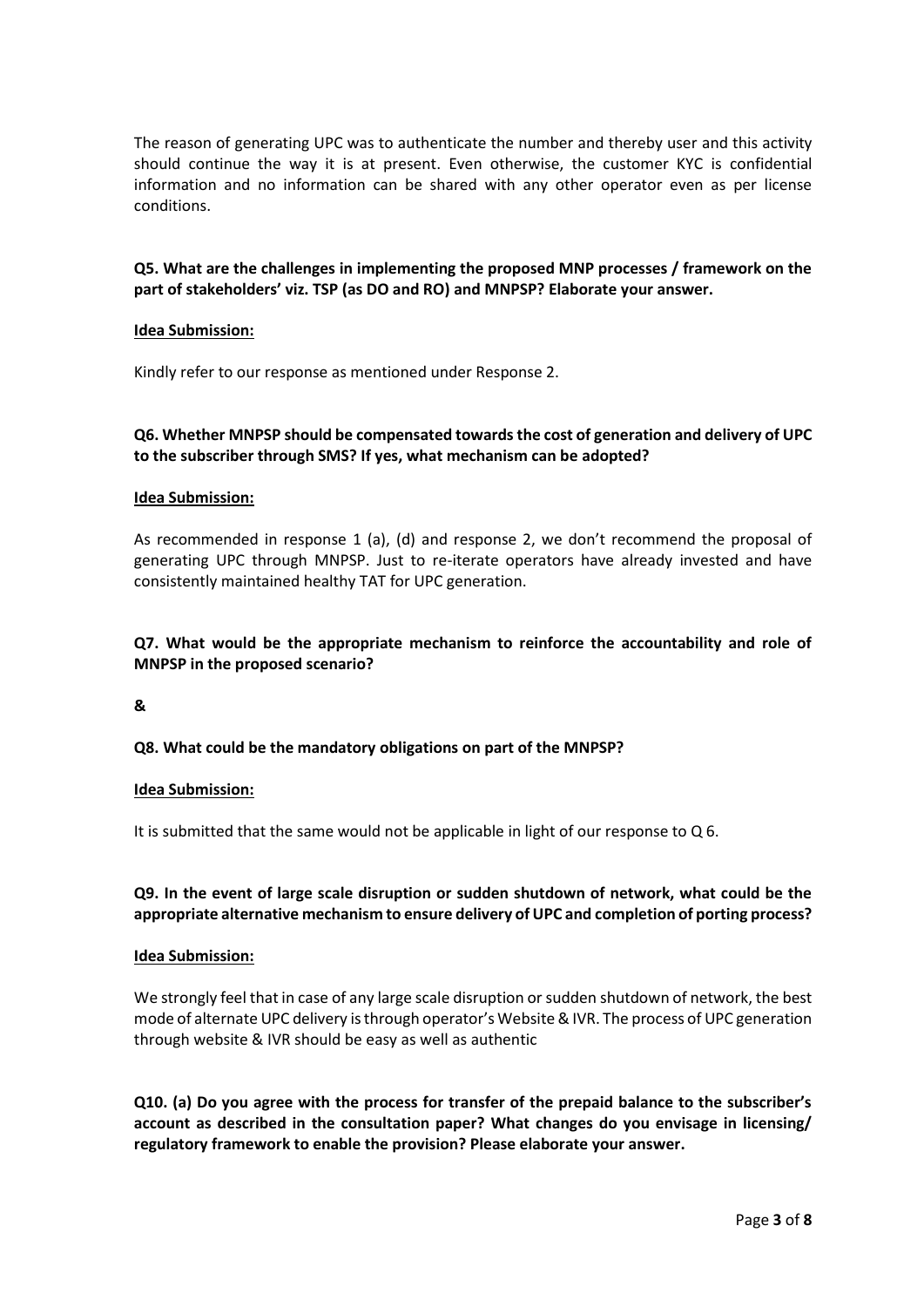#### **Idea Submission:**

We welcome the Authority's thought and feel that it is a very customer friendly move. However, it is submitted that the process of transfer of balance will be a very extensive exercise and not too productive as many customers do not leave any significant value.

#### **(b) If the above process is not agreeable, please suggest alternate mechanism.**

#### **Idea Submission:**

We recommend that all customer's wanting to port-out should be communicated their balance during the UPC generation and advised to utilize their balance before submitting port-out request.

### **Q11. What should be the regulatory requirements to monitor efficacy of the provision of transferring the unspent pre-paid balance? Please elaborate your answer.**

#### **Idea Submission:**

As stated in our response to Q 9 & 10 above, we don't see any reason for development of any new requirement to transfer the unspent pre-paid balance.

**Q12. In the proposed scenario of reduced MNP timelines, should the validity of the UPC be reviewed? If yes, what should be the period of validity of UPC? Please elaborate your answer with justification.**

#### **Idea Submission:**

In light of the points 2.45 & 2.46 in the consultation paper, the UPC validity can surely be reduced. We also recommend that all validations for porting shall be done by Donor operator within 24 hours of receipt of request from MNPSP, so that porting process can be abridged to maximum 48 hours.

### **Q13. Whether it would be appropriate to review the existing structure of UPC? Please elaborate your answer with justification.**

#### **Idea Submission:**

Based on the consultation paper, the reason for change in UPC appears to be requests being generated for non-payment disconnection, which the Authority feels is not as per quantum of postpaid subscriber's movement between two operators i.e. while the number is prepaid, authority believes that some operators are generating non-payment disconnection request. While we don't have any reservation against the proposed UPC nomenclature change, however it may be pertinent to note that UPC generation itself is automated, hence we believe that manipulation is not possible. Once the number has ported out, the donor operator has to send invoice to customers (Postpaid only) and then after approx. 30 days raise the request to DNO (through MNPSP), which donor operator cannot do for Prepaid cases since they will have to create invoices for prepaid customers with outstanding and with current IT ecosystem this level of manipulation may not be possible. At least we as Recipient operator has not faced this concern in the last 1 year.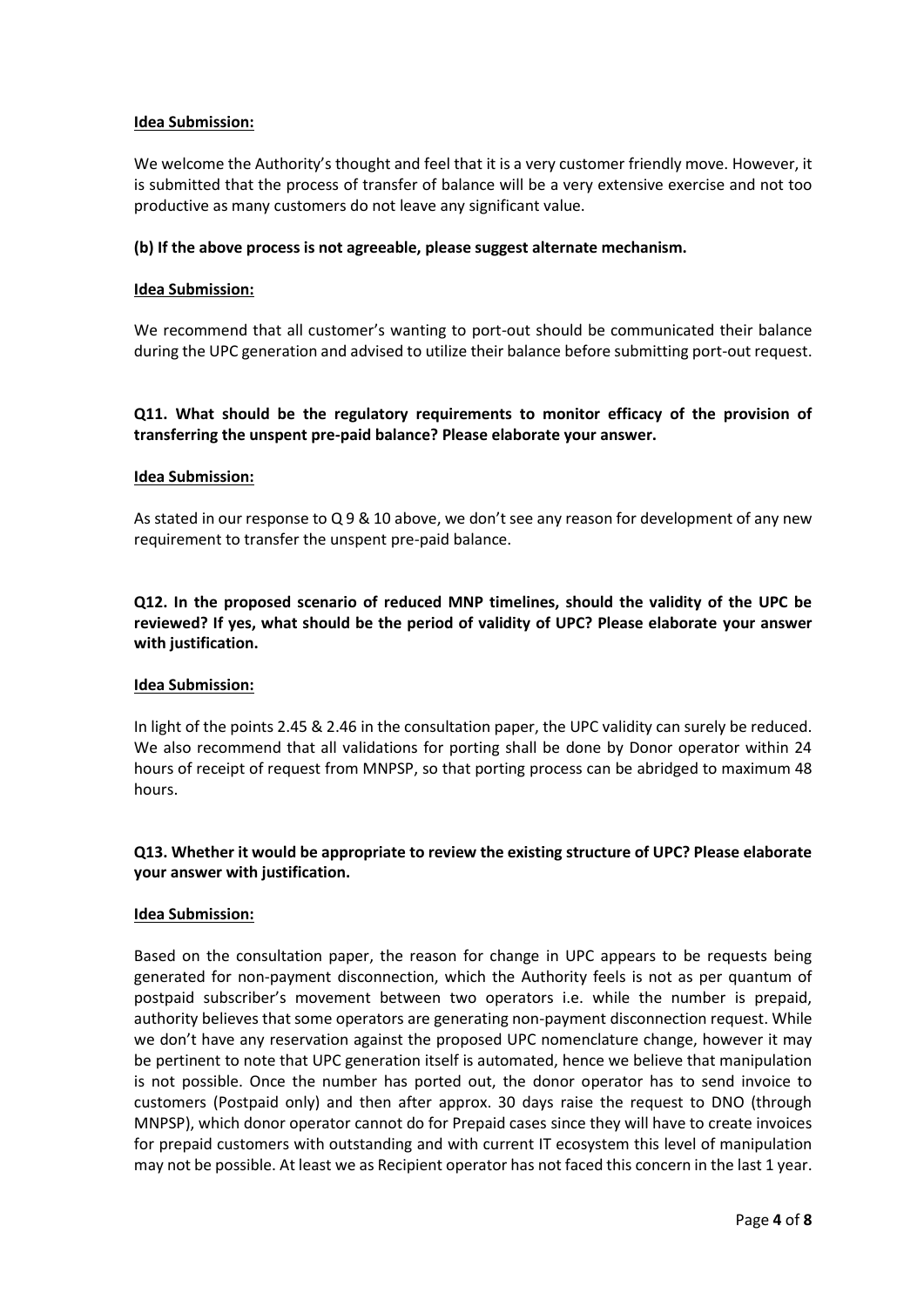**Q14. If you agree to above, does the proposed structure as discussed above adequately serve the purpose or would you suggest any other mechanism? Please elaborate your answer with justification.**

#### **Idea Submission:**

As stated in response 13, we don't see any reason to modify the existing UPC nomenclature.

### **Q15. Should the provision of withdrawal of porting request be done away with in the revised MNP process? Please state your answer with justification.**

#### **Idea Submission:**

No, we feel that the provision of port-withdrawal should continue as is. Idea as recipient operator has successfully withdrawn 219, 231 & 274 porting request in Jan-18, Feb-18 & Mar-18 respectively. While this number may be small, however it clearly states that these customers had made a decision in haste and later wanted to stay with their existing operator which should be honored on principles of customer centricity.

We would additionally state that the current process of requesting for port withdrawal is cumbersome for customers and totally dependent upon the recipient operator. We should empower and extend the option of port-withdrawal to customers directly which is operator agnostic. We recommend that a short code should be assigned where a customer can send the request for port-withdrawal (through pre-defined syntax) and should be verified by MMPSP directly (short code should be hosted at MMPSP zone wise). If the port-withdrawal request is received by customer in 10 - 24 hours, the request should be entertained otherwise processed as is today.

### **Q16. What additional changes do you envisage in the MNP regulations? Elaborate your suggestions.**

#### **Idea Submission:**

#### **1. Number Return**

- a. The process of number return should be automated at all operators mandatorily. While we at Idea Cellular Ltd. return the numbers in large quantum, on the other hand receipt of numbers (at Idea Cellular Ltd) is extremely low from specific operators.
- b. Additionally there shall be governance mechanism, whereby the recipient operator should confirm that all the ported in numbers at their end are active in their network to donor operator through MNPSP at-least monthly. This will eliminate any doubt that the number is not due for return or is due for return.

#### **2. Non-payment disconnection**

a. We have seen that while we at Idea Cellular consistently disconnect numbers as per provision of law upon request of Donor operators. We recommend that if recipient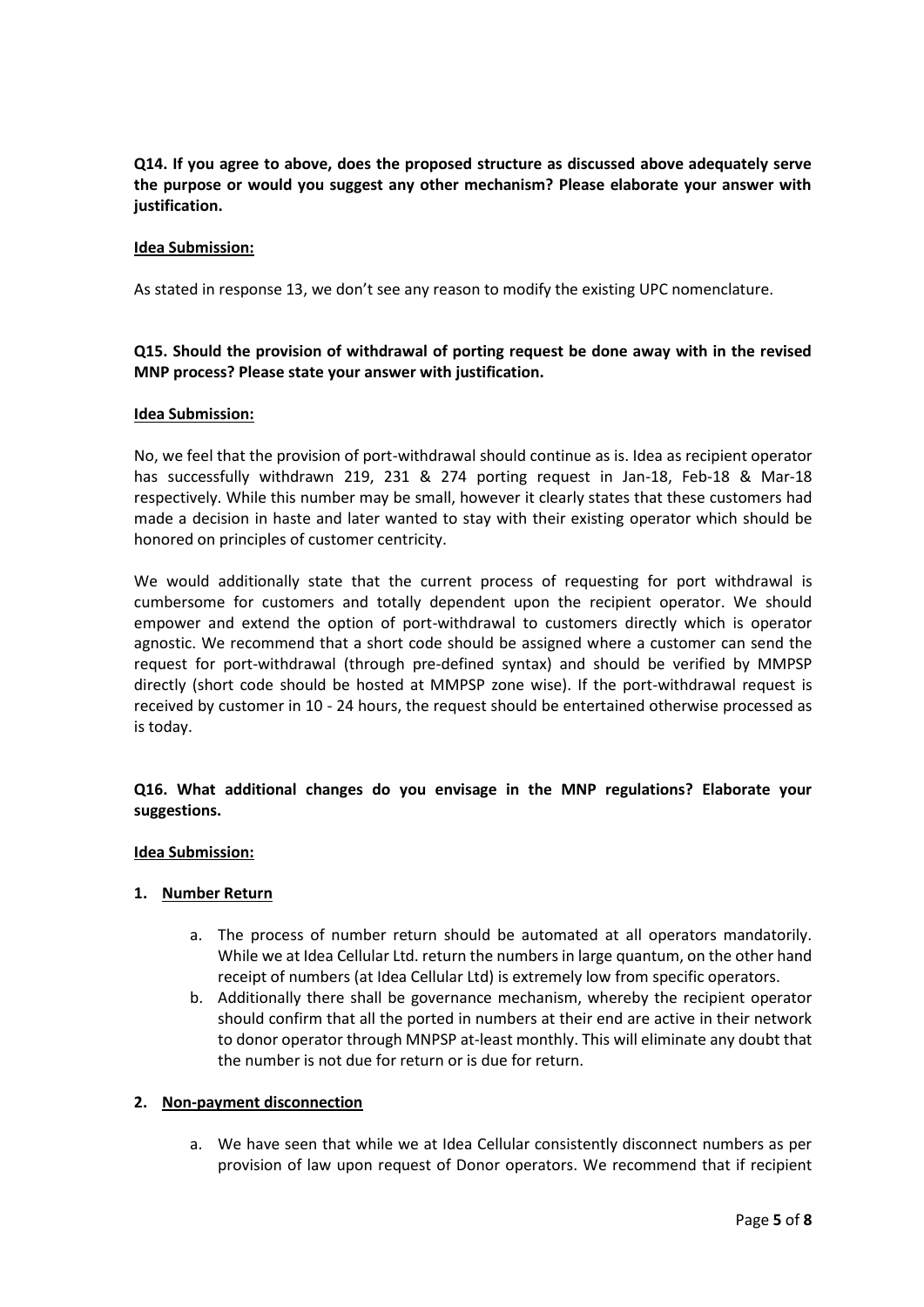operator does not respond to the MNPSP trigger of non-payment request, MNPSP should treat the number as disconnected and modify the LRN. This will automatically bring transparency in the entire process and operators shall be forced to adhere with the Authority's direction.

### **3. Number is Corporate but request for port-in initiated as Individual**

- a. One specific operator is sending their port-in request as Individual for all customers, despite their UPC being generated with 'C' prefix. In such cases both MNPSP have no validation built-in hence weather authorization letter is attached or not is, not validated. Additionally since the request is received as Individual, donor does not have the option to reject the request under "Authorization Letter missing". Despite raising the subject to Authority & the operator such practice has still continued.
- **b.** We strongly recommend that if some specific operator has found lacunas and malpracticesin current framework, it should be notified to the Authority for correction and not utilize that lacuna for their benefits.

### **4. Allocation of number series**

- a. Owing to shortage in mobile number series, the licensor has started re-allocating MSISDN Series previously allocated to closed operator(s) and naturally there are some numbers which had ported out of the close operator's network. While we understand that to optimally utilize the resources, number series has to be reallocated however we have following suggestions to reconcile 'Number Portability Database' (NPDB):
	- i. MNPSP should be informed that the numbers which were ported to the new operator (from closed operator, while it was operational), should not be considered as ported in subscribers as the series now belong to the same operator. Currently as per our records there are apprx 0.56 Mn such numbers as of March, 2018.
	- ii. MNPSP should be informed that numbers which were ported to operators which were closed, should be removed from NPDB. Currently as per our records there are apprx 4.4 Mn such numbers as of March, 2018.

### **Q17. Due to the difficulty envisaged, should the subscriber be allowed to reconnect his mobile number even after number return process is initiated? If yes, what could be the criteria? Please elaborate suitable method.**

#### **Idea Submission:**

We strongly believe and support allowing the customers to reconnect their mobile numbers with the recipient operator. Majority of times, however, customers have dispute on billing with their donor operators or the original range holder no longer provides services, but post disconnection customer has no choice but to pay the amount or face permanent disconnection.

In both the situation envisaged above are critical for the subscribers as TRAI has rightly mentioned in the para 3.11 that mobile number has gained so much importance that losing one's number can have serious personal and financial implications.

Thus, there should be a threshold defined within which reconnection should be allowed, for example the Authority can define that within 0 - 55 days from disconnection date, the number can be reconnected.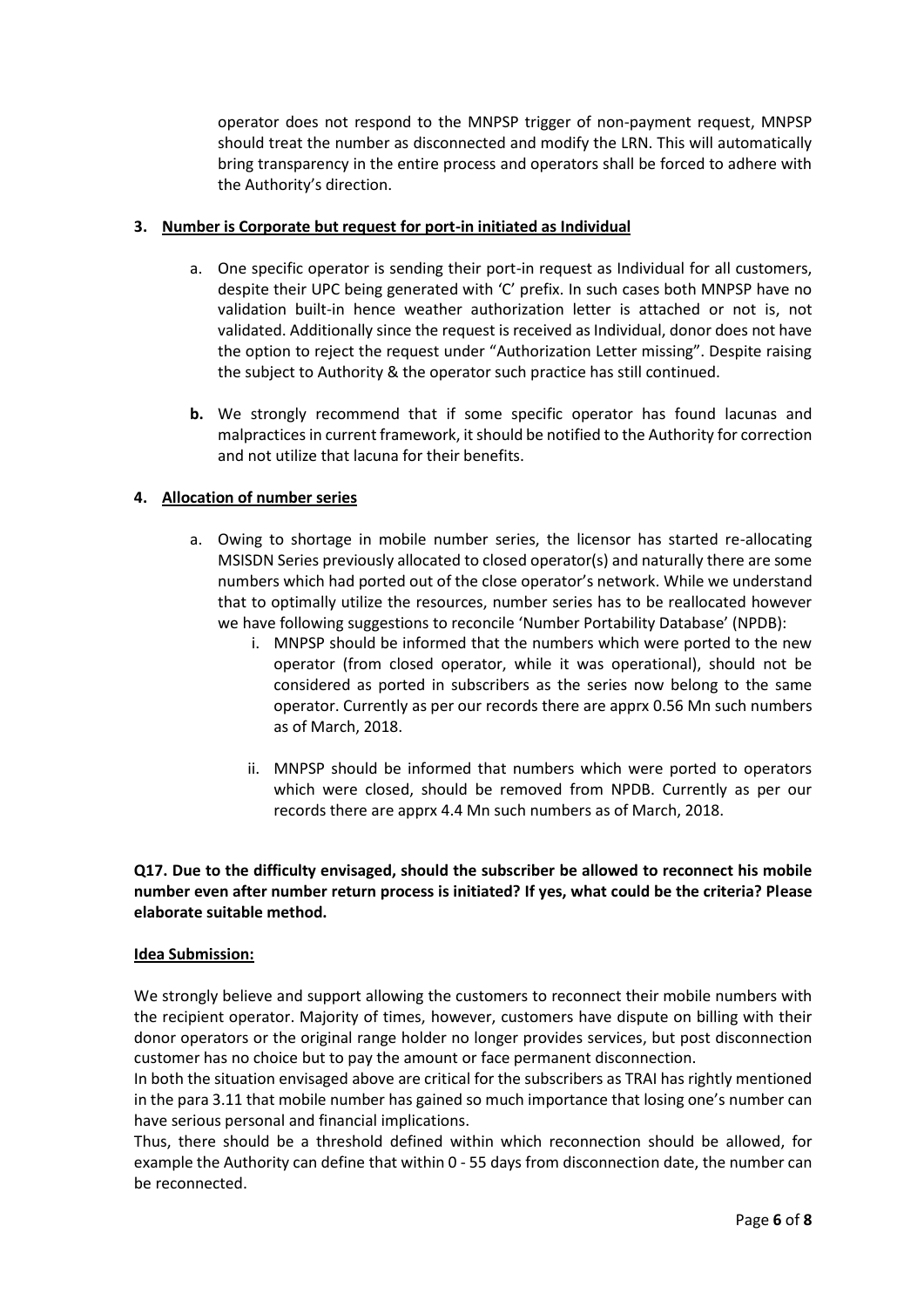### **Q18. Should the MNPSPs be allowed to charge for the ancillary services such as number return and bulk database download by TSPs? Please provide your comments with justifications.**

#### **Idea Submission:**

No, as majority of processes are automated and there is no need for any development in the current regime at MNPSP's end. The stated ancillary services such as number return, bulk database download and non-payment disconnection request transit are existing since inception of MNP regime there is no need for any additional charge / compensation.

**Q19. Would the new technologies, such as blockchain, be helpful for facilitating faster and transparent MNP process? What can be the possible advantages and challenges? Please elaborate.**

#### **Idea Submission:**

Blockchain technology is latest evolving technology which has potential to transform way of working for many industries. We believe it can be useful in Telecommunication industry for various use cases like MNP management, Fraud management, simplification of billing for roaming subscribers etc.

Use of Blockchain technology by TSPs in MNP Process simplification can resolve below existing issues:

- 1. Elimination of failure points: In current process, MNPSP controls and governs MNP transactions between TSPs. Hence MNPSP is single point of failure for interactions between TSPs. Block chain technologies make each TSP as equally participating nodes in entire network and uses subscriber data as shared ledger. This will remove failure points in network since every MNP activity (UPC generation/ UPC acceptance/ Validation etc.) can published to everyone by both DO and RO. It will eliminate use of LRNs and storing/publishing/ updating LRNs for each porting number with all operators.
- 2. Secured data transfer and replication: Since all TSPs will be part of same block chain and data is completely encrypted with complex algorithms, it will help in accurate and safe validation of subscriber KYC detail between DO and RO.
- 3. Reducing MNP time: Subscriber data validation status from DO can be published in real time to RO and to entire chain which will reduce overall MNP process.
- 4. Easy audit of MNP transactions: Since all TSPs and TRAI will be part of closely linked network in block chain, it will help in reducing data replication issues, incremental data update issues, thereby overall audit of number porting will be easier.
- 5. Eliminate third party entities: There is no scope of third party controller/ clearing houses or mediator in block chain technology, hence it will eliminate need of MNPSP/ MCH/ DCH kind of third party entities. It will reduce MNP costs to subscriber as well as overheads of TRAI for managing third party entities.
- 6. Bulk UPC generations: TRAI will be one of the party in block chain which can take control of UPC generation for exiting operator on his behalf, if operator's system is unable to process bulk requests. Since UPC generation and related information will be published over block chain to all TSPs, it will be easier for quick and secured data replication in bulk.